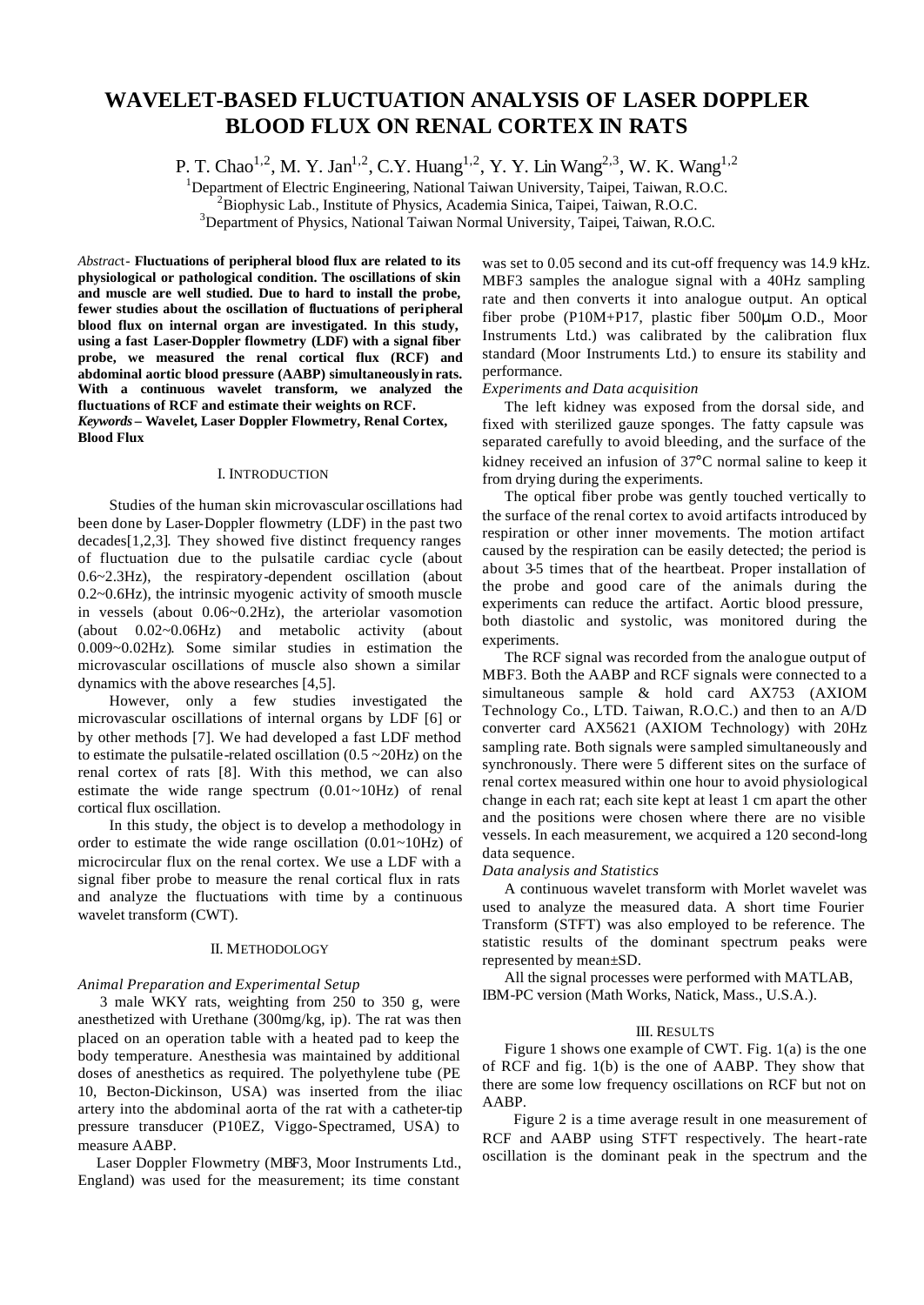| <b>Report Documentation Page</b>                                                                                                                                                                                                                                                                   |                           |                                                    |  |
|----------------------------------------------------------------------------------------------------------------------------------------------------------------------------------------------------------------------------------------------------------------------------------------------------|---------------------------|----------------------------------------------------|--|
| <b>Report Date</b><br>25OCT2001                                                                                                                                                                                                                                                                    | <b>Report Type</b><br>N/A | Dates Covered (from to)                            |  |
| <b>Title and Subtitle</b><br>Wavelet-Based Fluctuation Analysis of Laser Doppler Blood<br>Flux on Renal Cortex in Rats                                                                                                                                                                             |                           | <b>Contract Number</b>                             |  |
|                                                                                                                                                                                                                                                                                                    |                           | <b>Grant Number</b>                                |  |
|                                                                                                                                                                                                                                                                                                    |                           | <b>Program Element Number</b>                      |  |
| Author(s)                                                                                                                                                                                                                                                                                          |                           | <b>Project Number</b>                              |  |
|                                                                                                                                                                                                                                                                                                    |                           | <b>Task Number</b>                                 |  |
|                                                                                                                                                                                                                                                                                                    |                           | <b>Work Unit Number</b>                            |  |
| Performing Organization Name(s) and Address(es)<br>Department of Electric Engineering, National Taiwan<br>University, Taipei, Taiwan, R.O.C.                                                                                                                                                       |                           | <b>Performing Organization Report Number</b>       |  |
| <b>Sponsoring/Monitoring Agency Name(s) and Address(es)</b><br>US Army Research Development & Standardization Group<br>(UK) PSC 803 Box 15 FPO AE 09499-1500                                                                                                                                       |                           | <b>Sponsor/Monitor's Acronym(s)</b>                |  |
|                                                                                                                                                                                                                                                                                                    |                           | <b>Sponsor/Monitor's Report Number(s)</b>          |  |
| <b>Distribution/Availability Statement</b><br>Approved for public release, distribution unlimited                                                                                                                                                                                                  |                           |                                                    |  |
| <b>Supplementary Notes</b><br>Papers from the 23rd Annual International conference of the IEEE Engineering in Medicine and Biology Society,<br>October 25-28, 2001, held in Istanbul, Turkey. See also ADM001351 for entire conference on cd-rom., The original<br>document contains color images. |                           |                                                    |  |
| <b>Abstract</b>                                                                                                                                                                                                                                                                                    |                           |                                                    |  |
| <b>Subject Terms</b>                                                                                                                                                                                                                                                                               |                           |                                                    |  |
| <b>Report Classification</b><br>unclassified                                                                                                                                                                                                                                                       |                           | <b>Classification of this page</b><br>unclassified |  |
| <b>Classification of Abstract</b><br>unclassified                                                                                                                                                                                                                                                  |                           | <b>Limitation of Abstract</b><br>UU                |  |
| <b>Number of Pages</b><br>3                                                                                                                                                                                                                                                                        |                           |                                                    |  |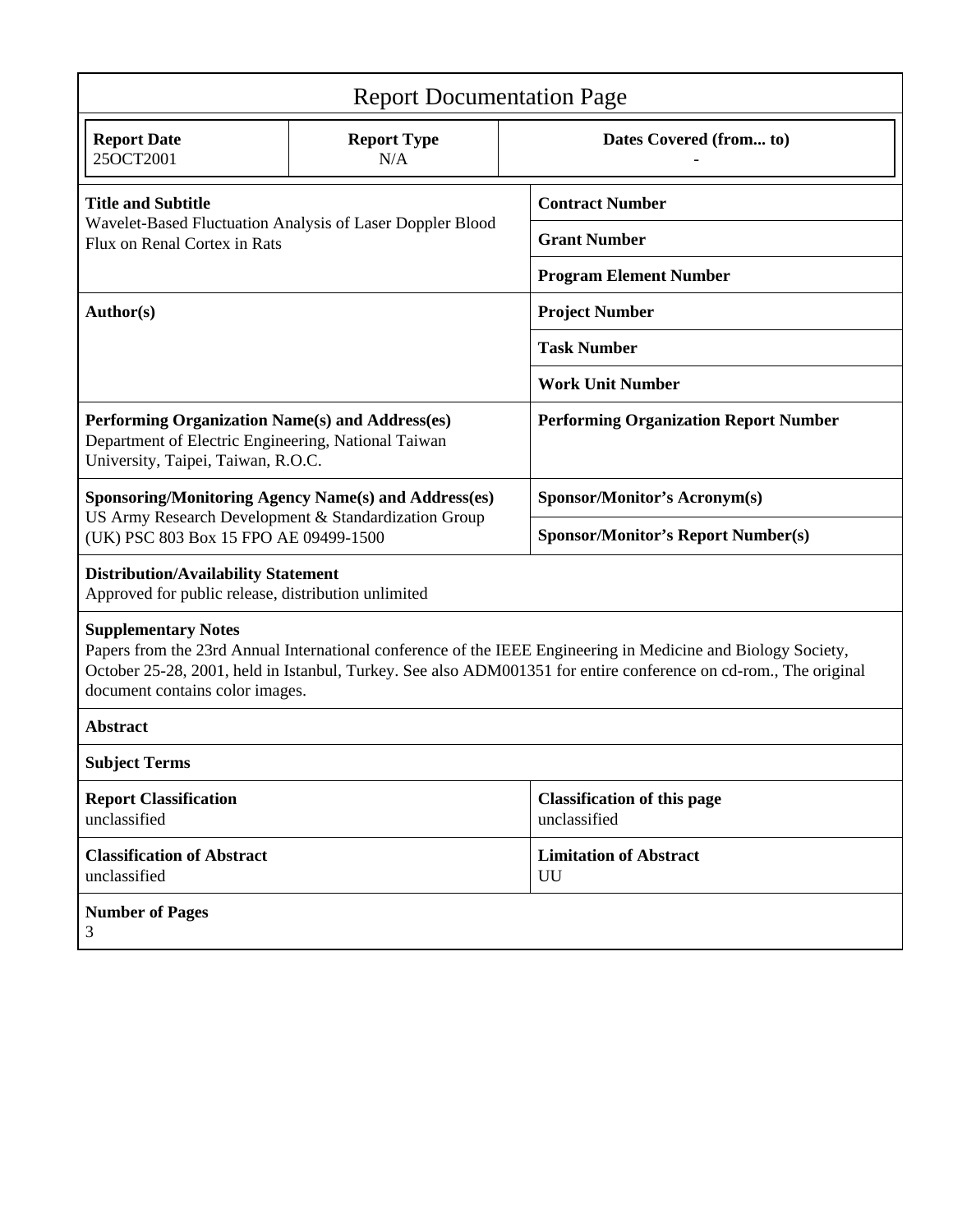respiratory as well as low-frequency (below 0.1Hz) oscillations are also existed.



Figure 2. STFT analysis of RCF(above) and AABP(below)

Due to LDF calibration, the absolute values of RCF in different rat could be very diversified. Table 1 statistics the peak values of heart-rate oscillation and low frequency oscillation of RCF as well as AABP, respectively. It shows that, in the 15 measurements, the low frequency oscillation weights less than 67%.

#### **Table 1**

Peak values of heart-rate oscillation and low frequency oscillation (A) Rat1

|                       | Low frequency    | Heart rate       |
|-----------------------|------------------|------------------|
| <b>RCF</b>            | $2.38 \pm 0.71$  | $8.24 + 0.71$    |
| AABP                  | $6.23 \pm 2.25$  | $22.18 \pm 2.22$ |
| $\times 10^{6}$ . n=5 |                  |                  |
| $(B)$ Rat2            |                  |                  |
|                       | Low frequency    | Heart rate       |
| <b>RCF</b>            | $4.05 \pm 0.17$  | $6.95 \pm 1.70$  |
| AABP                  | $10.56 \pm 4.32$ | 22.48±4.32       |
| $\times 10^{6}$ . n=5 |                  |                  |
| $(C)$ Rat $3$         |                  |                  |
|                       | Low frequency    | Heart rate       |
| <b>RCF</b>            | $4.32 \pm 2.22$  | $6.54 \pm 0.96$  |
| AABP                  | $8.43 \pm 4.36$  | $33.05 \pm 4.36$ |
| $\times$ 10^5; n=5    |                  |                  |

### IV. DISCUSSION

Short time Fourier Transform was one of the most popular methods to investigate the time-frequency relationship of a time -variant signal. However, with a better time-frequency resolution, we use CWT to analyze our data in the study.

Marcohemodynamics and microhemodynamics have been developed over two decades. One focus on arterial dynamics, and the other studies the behavior of microcirculation. However, there is an interesting distinction between them. Most of marcohemodynamics studies deal with the arterial behaviors in the range nearby the heart rate or on its harmonics; meanwhile, microhemodynamic studies concentrate on the lower frequency  $(0.01Hz-0.1Hz)$ . The driving force driven by the arterial blood pressure seems to lose its role in its downstream.

In Fig. 1, it shows that only the heart–rated oscillation and the respiratory-oscillatory keep much steady in all times. The heart-rate oscillation seems to be the basal signal as the carry wave in radio signal modulation. In our previous studies [8], through a long time average, most of the low frequency oscillation of RCF would be filtered out except the ones on harmonics of heart rate. At the same time, the respiratory oscillation and a low frequency (below 0.1Hz) are like the modulation signals, oscillating depends on events.

The mammalian arterial blood pressure keeps almost constant from aorta to the range of arterioles; it drops abruptly in the short distances between arterioles and capillaries. Is the lost blood pressure the driving force of the blood flux in peripheral microvascular beds? Or is it just dissipated by the viscous force due to the tiny channels of arterioles and capillary? There is a disjunction in the studies between the arterial blood pressure and the microvascular flux. And, they are questions have to be further clarified.

Our result showed that the oscillation of peripheral blood flux in kidney is much different to the ones in skin or in muscle. Heart-rate oscillation is the key oscillation. It implies that the heart pumping generated pulsatile pressure drives RCF with less peripheral modulation.

#### V. CONCLUSION

In summary, this study demonstrates a methodology to investigate the oscillations on RCF. With this methodology, we found that, different to skin or muscle, heart-rate oscillation is the dominant oscillation on RCF in the basal physiological state.

#### **REFERENCES**

[1] H. D. Kvernmo, A. Stefanovska, M. Bracic K. A. Kirkebone and K. Kvernebo, "Spectral analysis of the Laser Dppler perfusion signal in human skin before and after exercise," *Microvascl. Res.,* vol. 56, pp. 173-182, 1998.

[2] U. Hoffman, U. K. Franzeck, M. Geiger and A. Bollinger, "Variability of different patterns of skin oscillatory flux in healthy controls and patients with peripheral arterial